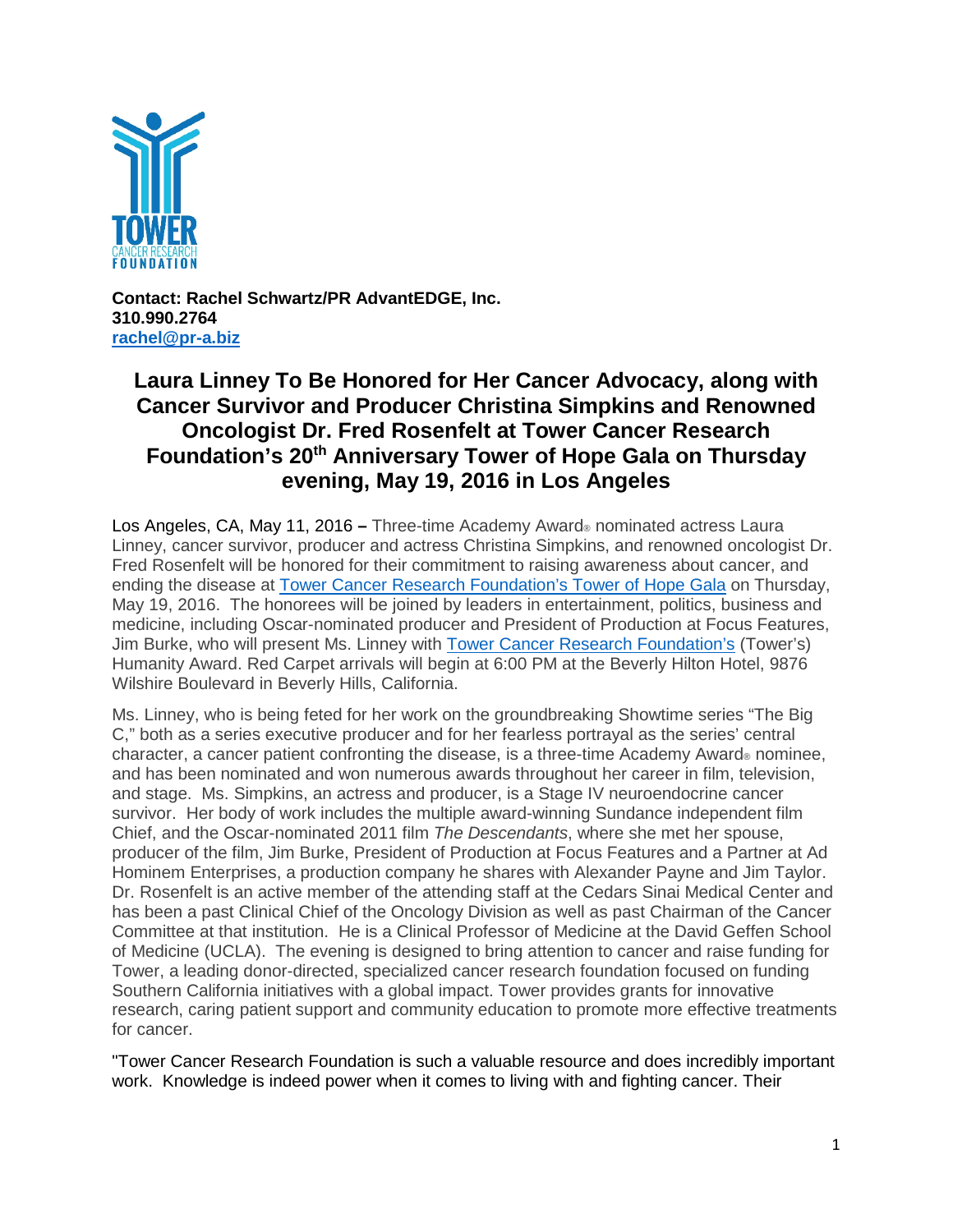contribution to research and the education of the next generation of scientists gives us all hope that cancer can become a thing of the past," said Ms. Linney.

The Tower of Hope Gala marks the 20<sup>th</sup> anniversary of [Tower Cancer Research Foundation.](http://towercancer.org/tcrf-story/) Over the course of the last twenty years, Tower has raised well over \$30 million, funding that supports a multitude of different [scientific grants](http://towercancer.org/research-grants/) from one-year \$100,000 Career Development Grants to five year \$500,000 Senior Investigator Grants to \$1,000,000 Multi-disciplinary Discovery Funds. Tower has participated in funding more than [200 clinical trials,](http://towercancer.org/research-grants-about/) and provided over \$2 million in seed money for young cancer researchers from the Southern California community via the organization's Career Development Grants. This funding gives these young, aspiring scientists the ability to move forward with their clinical research, often allowing them to develop their novel hypotheses and create a promising foundation from which to pursue further research funding. Tower's seed money research investment strategy has been so successful that it has led to \$35 million in additional funding from other foundations and cancer centers for these investigators. Tower's Discovery Fund, a new initiative, encourages the pursuit of highrisk, high-reward research projects by providing scientists with funding upfront, thereby removing barriers to entry. Tower believes that leading-edge and novel ideas may not yet qualify for traditional grant funding due to a lack of preliminary data.

Tower also supports a variety of Southern California [community partners](http://towercancer.org/community-partnerships/) who bring vital cancer programs to underserved populations throughout Los Angeles. Tower's patient support division, [LA CanSurvive,](http://towercancer.org/lacansurvive/) is an integrative survivorship wellness center with in-depth programs offered at no cost to cancer survivors and their loved ones. Tower's goal is to help participants develop a physical and emotional toolkit to manage the challenges of the disease. LA Can Survive offers vanguard programs and workshops, including 6-week classes for cancer survivors that address end-stage disease challenges, classes for cancer caregivers, cooking classes to develop a nutritional approach to cancer survival, and individually tailored experiences such as a one-onone fitness training with a cancer-trained therapist.

Gala tickets may be purchased at<http://towercancer.org/2016-gala-tickets/> or by calling 310.299.8477.

**MEDIA CREDENTIALING**: ALL MEDIA MUST BE PRE-REGISTERED AND APPROVED FOR A CREDENTIAL.

Media RSVP and Talent Inquiries: [rachel@pr-a.biz](mailto:rachel@pr-a.biz)

**ABOUT TOWER CANCER RESEARCH FOUNDATION :** Tower has been the Southern California cancer patient's greatest ally since 1996.Tower provides grants for innovative research, caring patient support and [community education](http://towercancer.org/community-partnerships/) to promote more effective treatments for cancer. As a leading donor-directed, specialized cancer research foundation, Tower is focused on funding Southern California initiatives with a global impact. Tower has raised over \$25 million in the last decade alone -- resources that have funded specific groundbreaking [research](http://towercancer.org/research-grants/) and [patient support programs](http://towercancer.org/lacansurvive/) that are professionally vetted by committees comprised of local scientific and community leaders. In addition, Tower awards several \$100,000 grants annually to young pioneering physician scientists engaged in groundbreaking bench-to-bedside research. In the last two decades, Tower has participated in over two hundred clinical trials with thousands of patients and awarded over 2 million dollars to 32 physician scientists pursuing novel hypotheses. While there are many brilliant scientists performing cancer research, Tower